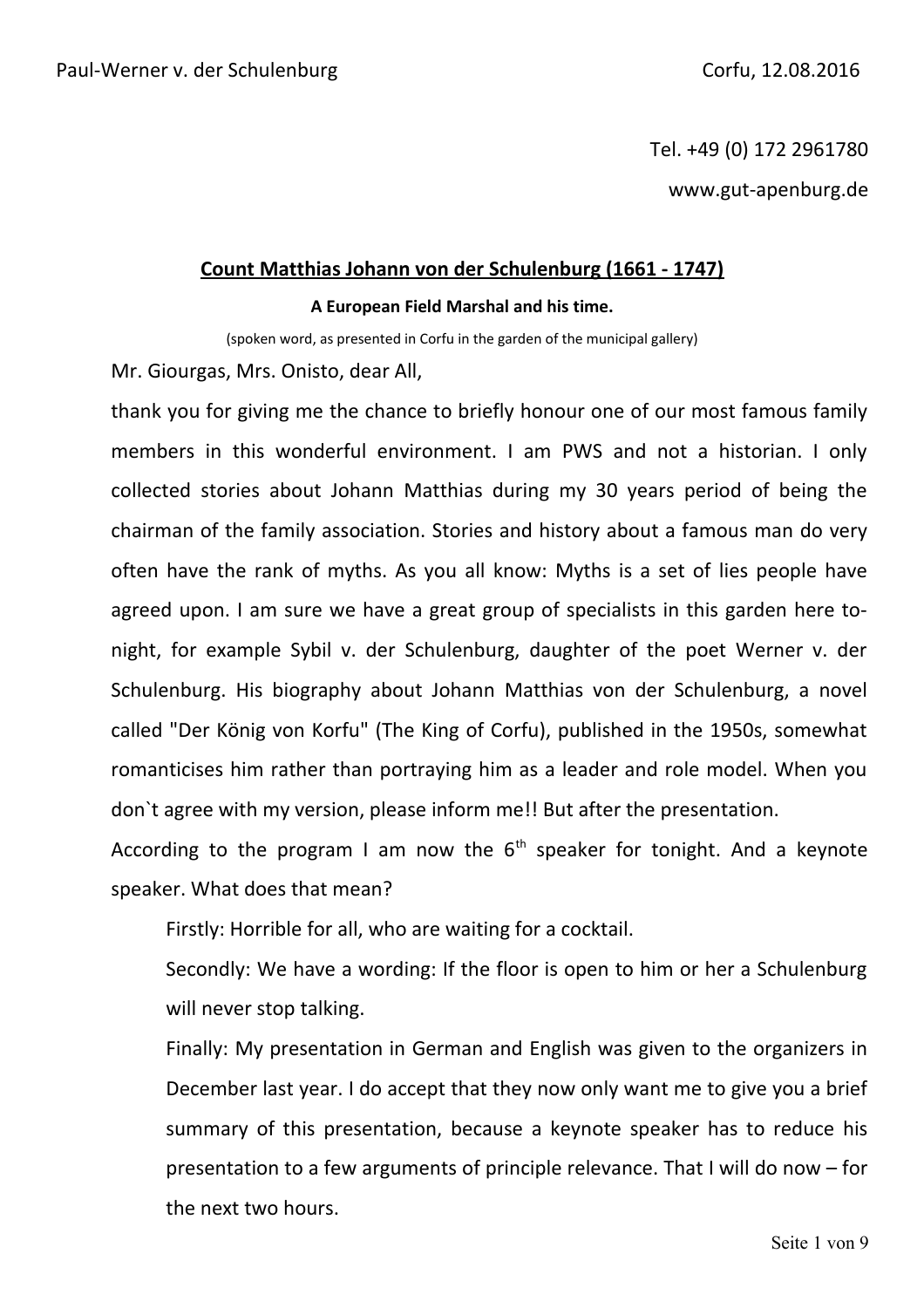Let me start with three statements so that you know when I will come to an end.

- 1. **Matthias Johann`s life reflects successes and defeats of a European nobleman in the 18th cebtury**
- 2. **Europe to day can learn from the situation 300 years ago.**
- 3. **Matthias Johann`s life allows conclusions for today.**

# **1. Matthias Johann`s life reflects successes and defeats**

Matthias Johann v. der Schulenburg was born 1661 at a small and after the 30 years war relatively impoverished estate near Magdeburg. He was the eldest son of an oldestablished nobel family. One of his younger sisters was to become the mistress of Electoral Prince of Hanover who later was crowned King George I of England, whom we will hear about later - with relevance to Corfu.

His father was a man with limited assets, although he later held significant positions in the service of the Great Electors of Brandenburg. Thus, he was able to provide his children with a relatively good education.

So Matthias Johann and his younger brother received private tutoring, university education at a local university and in Saumur/France, studying mathematics, French and Latin until he was 24 years old.

During his time in France, Central Europe was attacked on two fronts: from the West by Louis XIV and from the south by the Ottoman Empire. But the brothers didn`t care about that and continued their studies in Paris, and I quote: "to complete their formal and cultural education" with the result, that MJ was arrested for three months until his brother had paid off their schooling debts. However, this constellation of political and military power influenced the life of Matthias Johann for the next 62 years.

These 62 years can be divided in two parts:

 The first 30 years military experiences on behalf of four sovereigns: Brunswick, Savoyen, Saxonia- Poland and Holy Roman Empire with military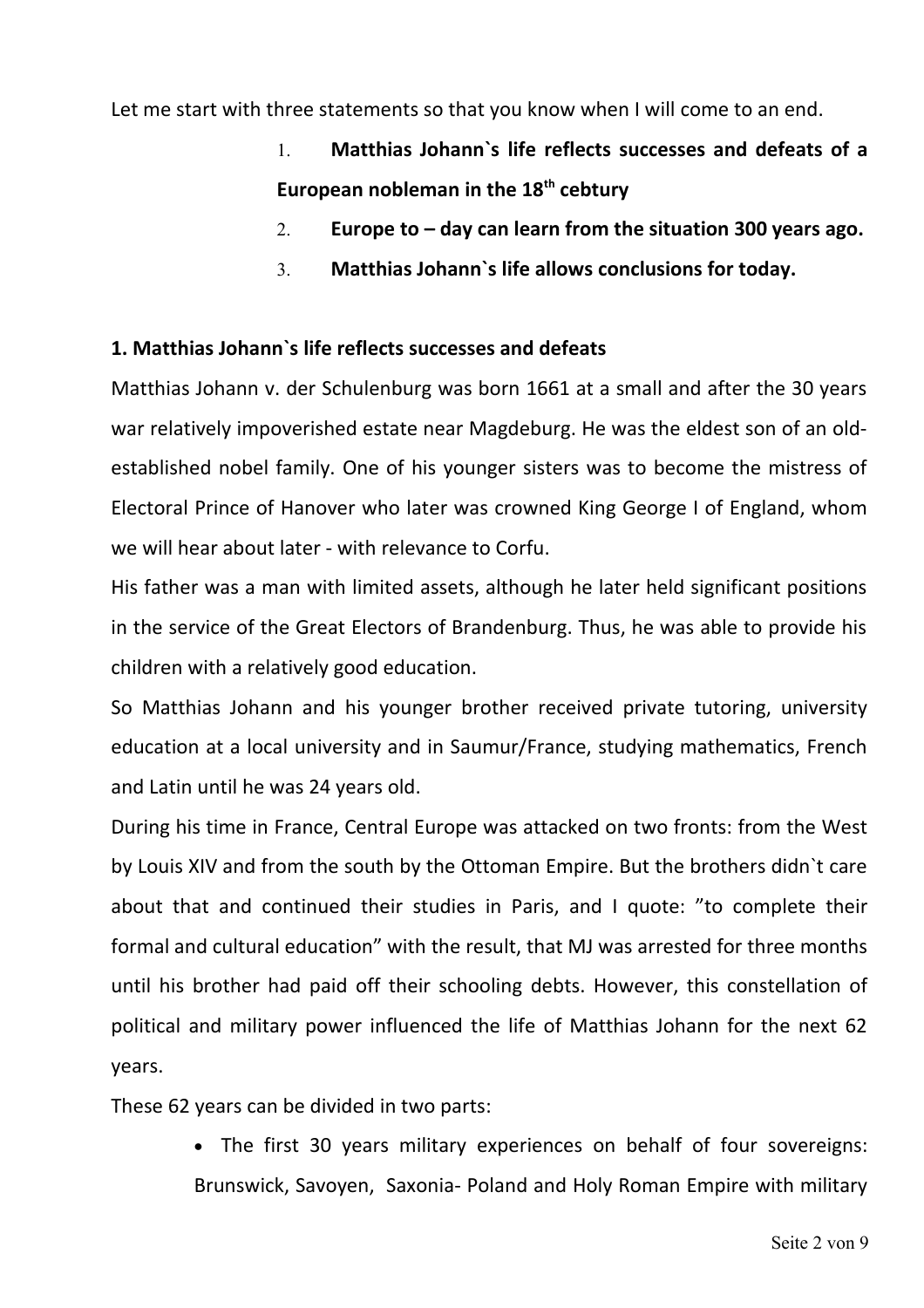actions against the Ottoman Empire, France, Sweden, Bavaria as allies of France.

 The second part with 32 years of service for the Republic of Venice mainly against the Ottoman Empire. After his triumph here in Corfu he concentrated on a strategy, that is extremely modern: defence by deterrence. He put all his energy into the further fortification of Corfu, he convinced the Venetian Serinissima to start a developing program with olivetrees which by the end was the begin of a very good economis development of Corfu until today. And he enjoyed contacts and diplomatic actions on European level and became one of the leading art collectors of the  $18<sup>th</sup>$  century on European level in 20 years only..

#### **Let me show his first 30 years in 4 steps:**

#### 1. **1685 – 1697, 12 years in the service of the Brunswick-Wolfenbüttel court**

Against his father's expressed wishes and without his permission, Schulenburg joined the Duke of Brunswick's army and went 1686 on to fight for the **Imperial Army** in Hungary against **the Turks who in those days** where the principal threat to Europe. He was successful. So as a young man he took his own infantry, which was part of the Imperial Army's Brunswick quota, to the Rhine region and Flanders against the **French armies**. **Again he was successful.**

In 1690 Schulenburg (29) was promoted to the rank of major and by his Duke of Brunswick assigned to **diplomatic mission into European capitals, But he also continued his career as condottieri.** 

In 1697 - after **several victories as young colonel with his dragoons against the French at the Rhine and Flanders** - he attended the Rejswijk Peace Congress which ended the war of **Palatine succession**. At this congress he was persuaded by the envoy of the Duke of Savoy, to enter into Savoy's service in Torino. He agreed.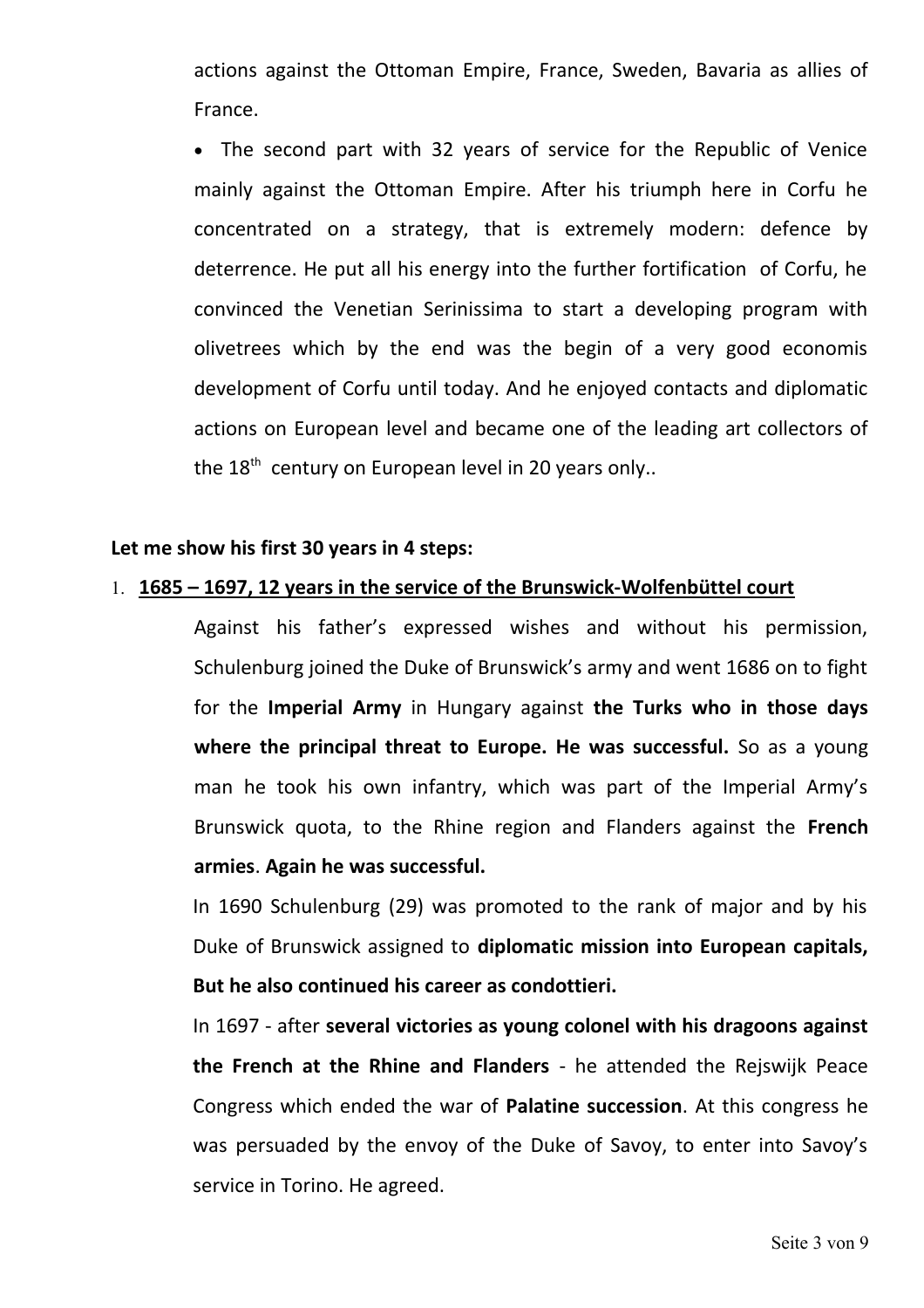# 2. **1697 - 1701, 4 years service in the Duke of Savoy's army, Turin**

36-year-old Major General Schulenburg was given command of a German infantry regiment to take to Piermont and fight the Waldensian rebels, which ended in a **bloody victory** in 1699 successfully. To his own disgust he didn`t like to fight this group of protestants but the real reason was that they refused to pay salt tax to the Duke of Savoy.

Prince Eugene of Savoy, commander in chief of the imperial armed forces, was the admired role model for Matthias Johann. But the first meeting between the two men wasn't exactly cordial. This meeting also shows us how confused the relationships between the leading sovereigns in those days were. The **Duke of Savoy** had switched **allegiance from the German Emperor to the King of France**, **Louis XIV,** which definitely was not in Matthias Johann`s interest. But he had to be loyal to his Duke. So Schulenburg found himself in a curious situation: at the **Battle of Chiari** in northern Italy in 1701, serving in Savoy's army with his German infantry and fighting for the French King Louis XIV in the war of Spanish succession against the Austrians, i.e. the German army under Prince Eugene. Defeated and severely wounded, he left Savoy's services.

Schulenburg sought for a position. The emperor refused, because he already had Prince Eugene.

# 3. **1701– 1711, 10 Years Electoral Saxonian and Royal Polish service**

So Schulenburg served as a Lieutenant-General in the Saxonian-Polish army and fought for August the Strong

- against 20-year-old Charles XII of Sweden in Poland. He suffered a defeat from the Swedish king
- as commander in Chief of the saxonian Quota within the imperial Army against Louis XIV at the Rhine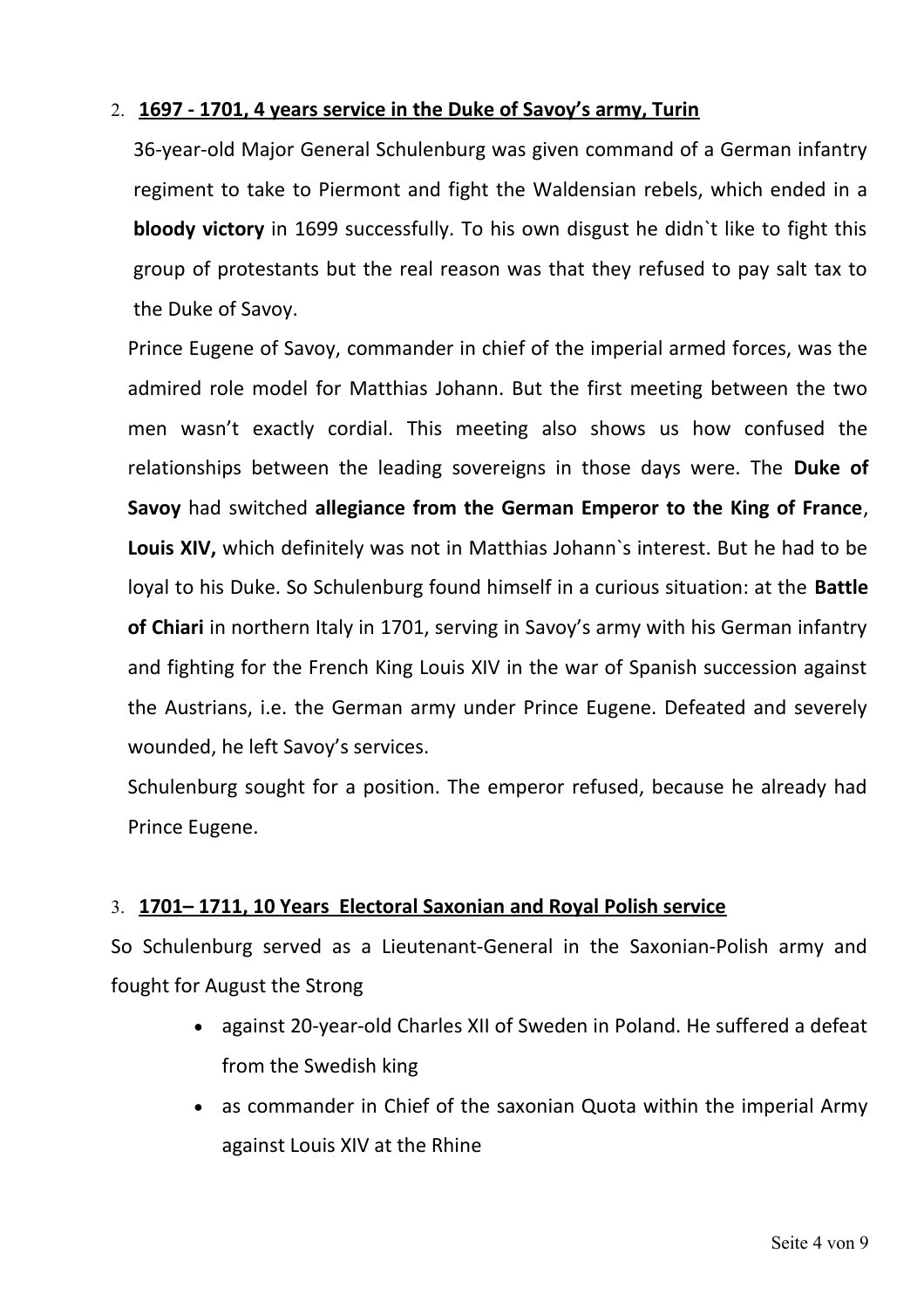• and against the united French and Bavarian army at Höchsstadt 1702, where he was defeated.

But important for his reputation Europe wide was: He became a specialist in rear-guard actions or retreat, which was important when he later joined the Venetian Army.

After the peace treaty which was not in favour for the Saxonian Polish king, he was active in diplomatic missions for August the strong.

From 1707 Schulenburg spent the next years **in Flanders with Prince Eugene and John Churchill, 1.Duke of Marlborough**.

He was appointed as Commander-in-Chief of **the Saxonian troops in the Imperial Army**, and he led 40 of Prince Eugene's infantry battalions from different countries into the famous battles of Oudenarde, Lille, Tuornai and finally **Malplaquet 1709** - **where he won a victory! And he left the Saxonian Army.**

## 4. **1711 - 1715, a jobless period**

Schulenburg began to look for a new job in various European capitals: Vienna, den Haag, London: **There, too, his negotiations were unsuccessful.**

So he welcomed the offer from the Venetian envoy in Vienna in November 1714 for him to step in as the successor to his former Saxonian-Polish Commander-in-Chief, Count Steinau, **in the Venetian service.** The Venetian Republic was at war with the Ottoman Turks and had suffered several defeats on land and, especially, at sea. The negotiations with Schulenburg were lengthy because the Venetian Republic was reluctant to accept his terms. (I am sorry to say that Mrs. Onisto, but he also was a gambler, I presume). **It was not until Venice had been repeatedly defeated by the Turks and Prince Eugene intervened that an agreement was reached**. Schulenburg entered into the Venetian Republic's service on 15 October 1715 for an annual salary of 10,000 Venetian Zechinis as "Marshal of the Venetian Land Forces", initially for three years.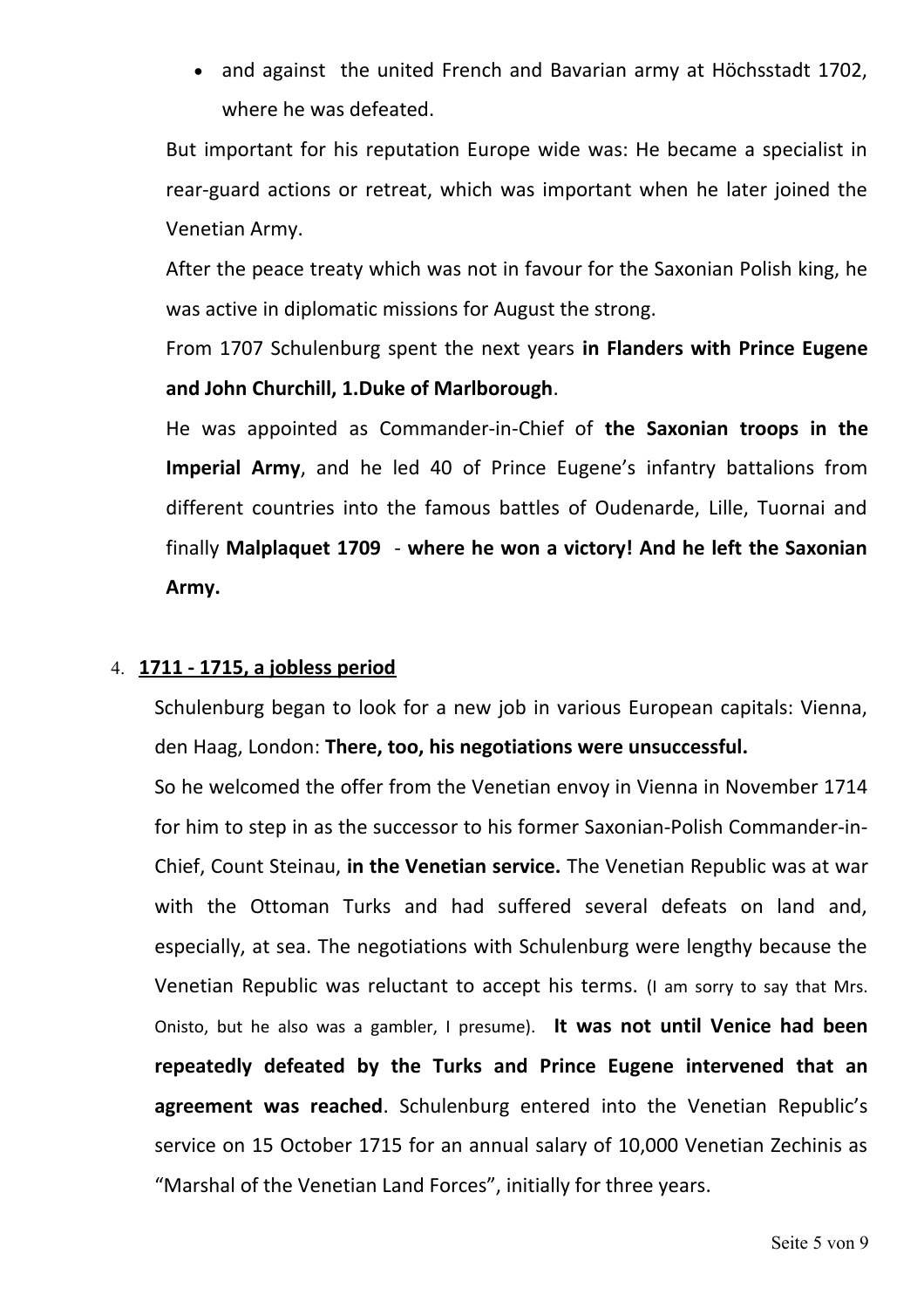# **The second term of his professional life lasted for 32 years in Venetian service only. 1715 - 1747, in the service of the Venetian Republic**

Schulenburg went to Venice, where he was ceremoniously presented to the Senate and the Doges, but quickly ended his ceremonial lifestyle to focus on war as a result of a new threat from the Turks. He demanded that the Venetian land forces should be increased in number from 18,000 to 40,000 and that defence efforts should initially centre around the island of Corfu, which belonged to Venice at that time, to protect the Adriatic from a Turkish invasion. He got into his first disagreements with the political leaders - and there was the usual conflict between politics and the military. He travelled to Corfu, where he encountered disillusioned troops and barely defendable fortifications. During the following six months he managed to boost troop morale and improve the fortifications, though it was a difficult task in light of the lack of skilled workers.

The battle with the far superior Ottoman Turks began in mid-July and ended on 21 August 1716. The fortunes of that war were shaky and threatening to turn against the Venetians. Despite enormous efforts on the part of Schulenburg, the losses were relatively high. On 14 August, eight English cargo vessels with 1,500 men arrived as reinforcements. Evidently Schulenburg's sister Ehrengard-Melusine, the mistress of the English King, had again used a "pillow talk" to persuade the King to help out her beloved brother. Their defences stabilised over the next few days, the English made a sally and Schulenburg personally joined his troops in six counter attacks. As a result, the Turks lost 5,000 of their 16,000 troops and a miracle happened! The artillery fire fell silent on the night of 21 August. Everyone believed that the Turks were going to launch their decisive attack. Venetian reconnaissance patrols cautiously inspected the deserted Turkish outposts. On the morning of 22th August, Schulenburg realised that the Turks had made a hasty retreat from the island. After a 45-day siege, the Turks had lost 8,000 men and the Venetians had lost 1,500. From then on, Schulenburg was known as the "Victor of Corfu"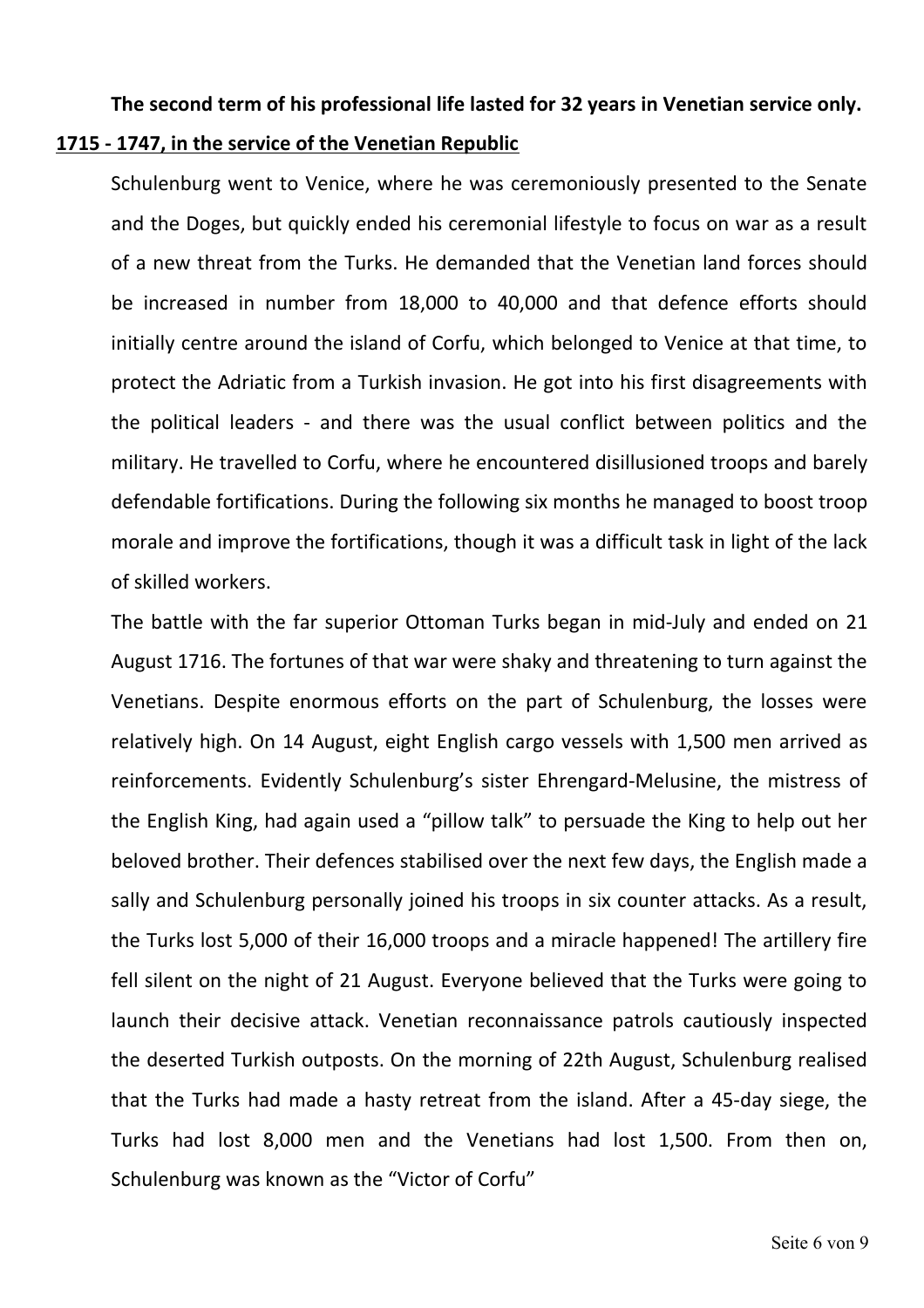Naturally, we have to ask ourselves why the Turks suddenly fled from Corfu. It cannot have only been for the reason that the Venetians under Schulenburg's command hat fought so bravely, or that most of the Turkish fleet had been destroyed in a storm, organised by St. Spiridon. The fact that the English king had provided assistance wasn't the main reason either. The real reason was probably that two weeks previously, Prince Eugene had won a decisive battle against the main Turkish army in the Balkans at Peterwardein. Europe celebrated Prince Eugene. So Schulenburg's success was overshadowed by Prince Eugene's.

He nevertheless received numerous congratulations and his annual salary was increased by 50% to 15,000 Venetian zecchinis, plus a an honorary sword worth 8,000 ducats. The Senate decided to have a statue made in his honour by a Venetian artist and it was erected on Corfu during Schulenburg's lifetime.

He spent the next 15 years building the Corfu fortress into one of Europe's strongest fortresses. Honours were lavished upon him everywhere he went. The Prussian king gave him the Order of the Black Eagle.

However, his active career was over. In the following 31 years of his life, all spent in Venetian service, he pursued a very modern objective: the use of military strength as a deterrent to ensure the safety of the Venetian Republic.

72-year-old Schulenburg had intended to retire in October 1733, when the war between the Kingdom of Sardinia and Austria broke out. He set up headquarters in Verona. Although he kept Venice out of the war, he was unable to prevent some Venetian territories being destroyed by French-Sardinian troops.

Without actively interfering in military operations of different wars in Europe at his time, Schulenburg lived out the rest of his days in Verona, where he died at the age of 85, always in loyalty with the Republic of Venice. He was given a ceremonial funeral at the San Georgio Maggiore monastery in Venice. The Venetian Senate decided to build a tomb in his honour in the Venetian arsenal. So his body was moved there, and it has remained there up to the present day.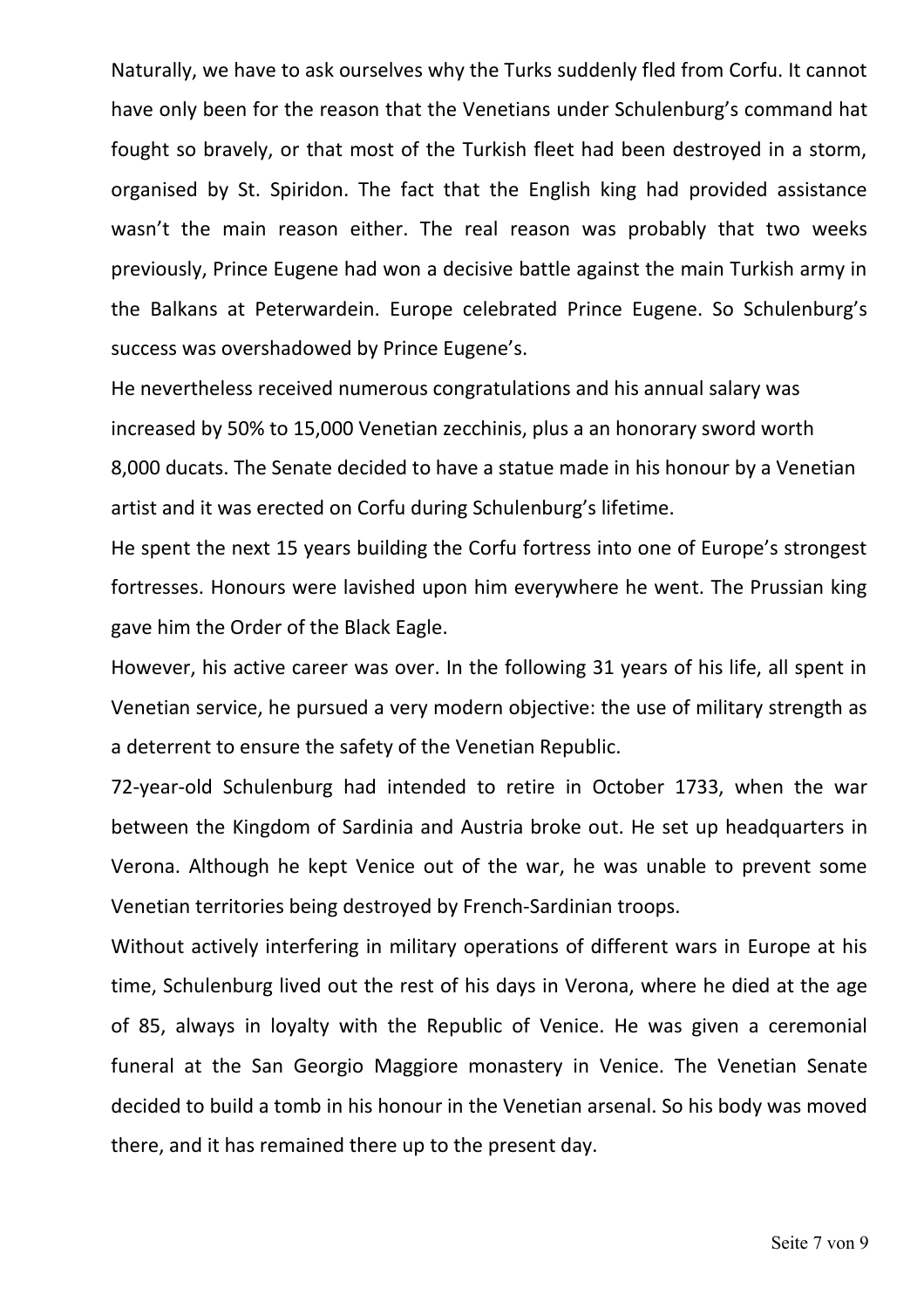**Conclusion: The life of Matthias Johann reflects defeat and success on European level.**

## **2. Europe to – day can learn from the situation 300 years ago.**

At the turn of the  $17<sup>th</sup>$  /18<sup>th</sup> century Europe was extremely fragmented in states or independent regions..

Today we have about 30 states and several institutions of democratic origin.

At the turn of the  $18<sup>th</sup>$  century wars within Europe were normal,

Today within the 30 States of Europe a war is beyond our imagination.

At the turn of the 18<sup>th</sup> century France and the Ottoman Empire were the dominant threats to central Europe.

To - day we feel a threat from Russia and Turkey, the successor of the Ottoman Empire.

The means of warfare have been developed since 1700 – obviously.

300 years ago on the battlefield victory or defeat were dependent from the professional skills of the military leaders.

Today we have a battle for the minds - politically and religiously with smartphones and Internet. The Turks will no more come with swords, not per horses or per pedes, but with minibus, their families and their imams to quickly establish an Islamic infrastructure in their host countries. The Islam is still extremely successful with Prayer and Terror as "Peace Prize winner of the German Book Trade 2011", Boualam Sansal stated, an Algerian poet, who – o wonder - is still alive.

## **What can we learn as conclusion?**

It seems to me extremely important to have political leaders who accept the situation when a threat is posed on their country and accept a military leader in his professional excellence.

## **3. Matthias Johann`s life allows conclusions for today.**

What are the conclusions of this life for us beyond the personal lifestyle of the nobility in those days? Extremely important for us is: he was born on an estate in the